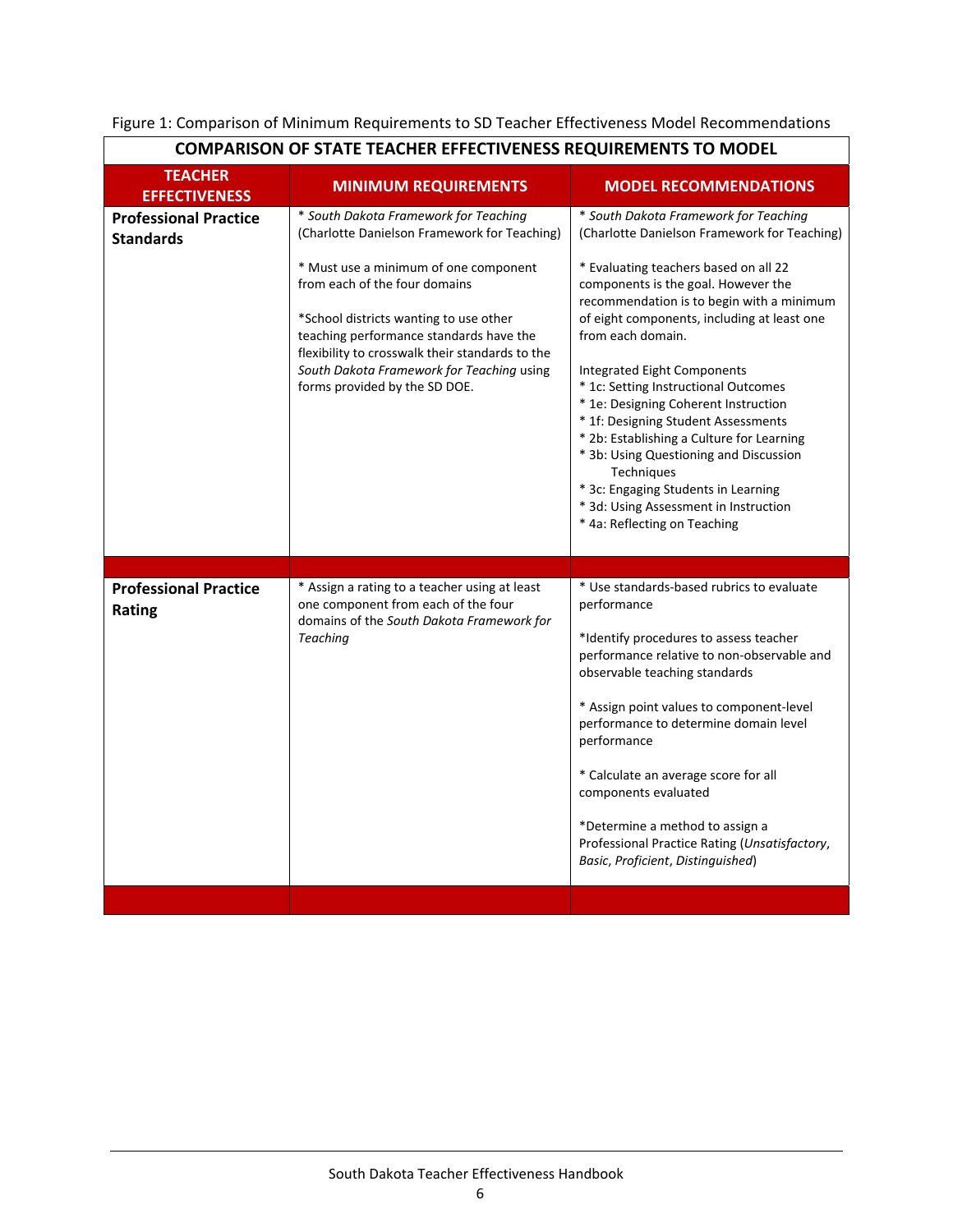| <b>TEACHER</b><br><b>EFFECTIVENESS</b> | <b>MINIMUM REQUIREMENTS</b>                                                                                                                                                                | <b>MODEL RECOMMENDATIONS</b>                                                                                                                                                                                |
|----------------------------------------|--------------------------------------------------------------------------------------------------------------------------------------------------------------------------------------------|-------------------------------------------------------------------------------------------------------------------------------------------------------------------------------------------------------------|
| <b>Evaluation of Student</b><br>Growth | * Student Growth is a change in student<br>achievement between two or more points in<br>time                                                                                               | * Student Growth is a change in student<br>achievement between two or more points in<br>time                                                                                                                |
|                                        | SLOs are the chosen process for measuring<br>student growth                                                                                                                                | SLOs are the chosen process for measuring<br>student growth                                                                                                                                                 |
|                                        | * SLOs target goals of student growth which:                                                                                                                                               | * SLOs target goals of student growth which:                                                                                                                                                                |
|                                        | 1) reflect a rigorous yet realistic expectation of<br>student growth that can be achieved during<br>the instructional period                                                               | 1) reflect a rigorous yet realistic expectation<br>of student growth that can be achieved<br>during the instructional period                                                                                |
|                                        | 2) written by a teacher and approved by an<br>evaluator                                                                                                                                    | 2) are written by a teacher and approved by<br>an evaluator                                                                                                                                                 |
|                                        | 3) include district, school, or teacher<br>developed assessments.                                                                                                                          | 3) include district, school, or teacher<br>developed assessments. Teachers assigned<br>to tested grades and subjects should use<br>data from state assessments as part of the<br>SLO Process.               |
|                                        |                                                                                                                                                                                            | * Teachers assigned to tested grades and<br>subjects should use data from state<br>assessments as part of the SLO process to<br>prioritize the learning content and analyze<br>data to develop the baseline |
|                                        |                                                                                                                                                                                            | * Utilize the SLO Process Guide to:<br>1) develop the SLO<br>2) obtain SLO approval from the evaluator<br>3) monitor the SLO<br>4) determine Student Growth Rating                                          |
|                                        | * Assign a Student Growth Rating based on<br>attainment of SLOs                                                                                                                            | * Assign a Student Growth Rating based on<br>attainment of SLOs. The performance<br>categories are:                                                                                                         |
|                                        | *School districts wanting to use an alternative<br>measure of student growth other than SLOs<br>have the flexibility to crosswalk their student<br>growth measurement using forms provided | - low (<65% attained)<br>- expected (65-85% attained) and<br>- high (86-100% attained)                                                                                                                      |
|                                        | by the SD DOE                                                                                                                                                                              | * One SLO per teacher for the purpose of<br>evaluation                                                                                                                                                      |
| <b>Summative Teacher</b>               | The Professional Practice Rating and the                                                                                                                                                   | Use the Summative Rating Matrix to combine                                                                                                                                                                  |
| <b>Effectiveness Rating</b>            | Student Growth Rating may be combined                                                                                                                                                      | the Professional Practice Rating and Student                                                                                                                                                                |
|                                        | into a Summative Effectiveness Rating.                                                                                                                                                     | Growth Rating into one Summative Teacher<br><b>Effectiveness Rating.</b>                                                                                                                                    |
|                                        | The ratings include:                                                                                                                                                                       | The ratings include:                                                                                                                                                                                        |
|                                        | * Below Expectations<br>* Meets Expectations                                                                                                                                               | * Below Expectations                                                                                                                                                                                        |
|                                        | * Exceeds Expectations                                                                                                                                                                     | * Meets Expectations<br>* Exceeds Expectations                                                                                                                                                              |
|                                        |                                                                                                                                                                                            |                                                                                                                                                                                                             |